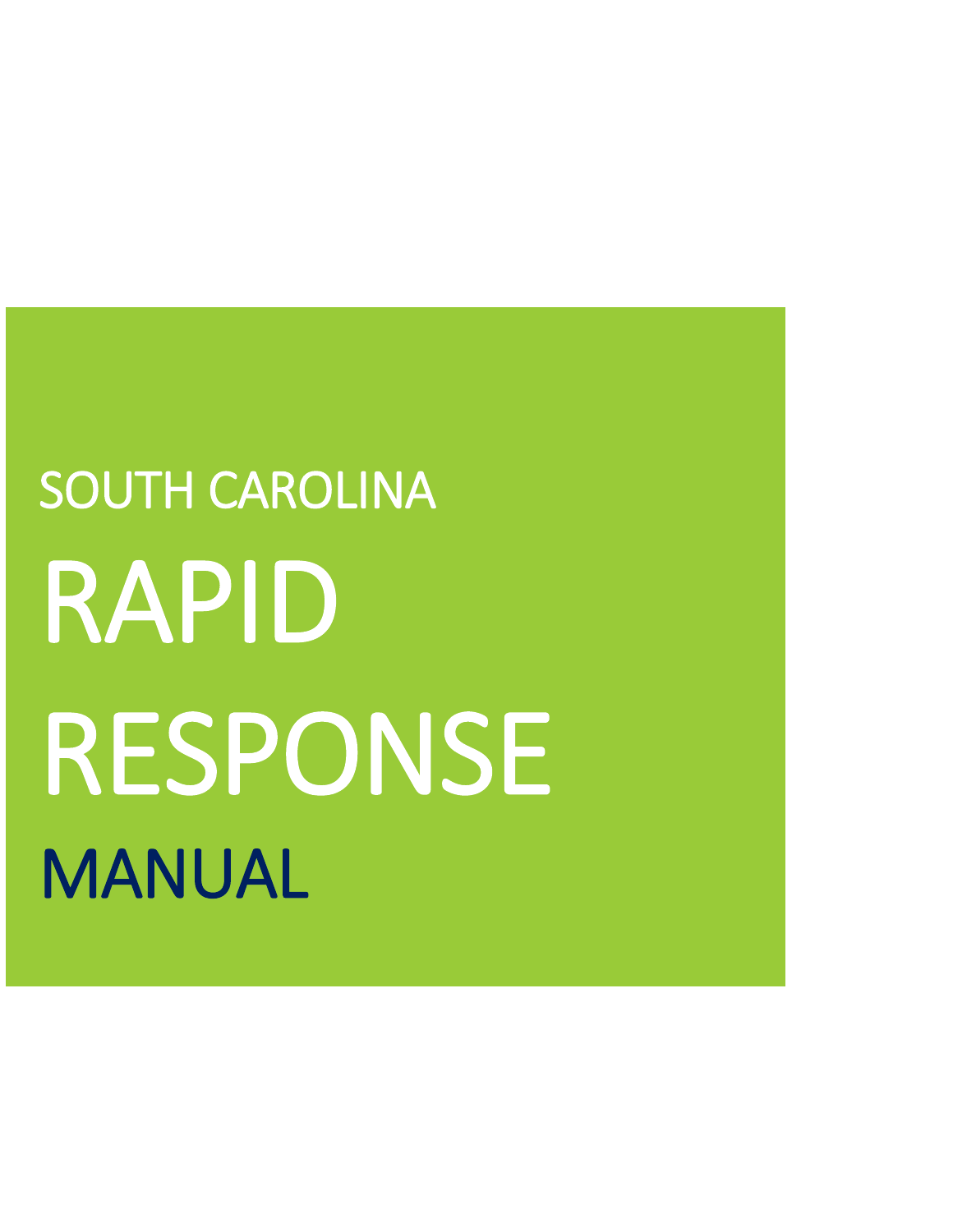#### and the control . . . . . . . . . . . **Contract Contract**  $\mathcal{L}^{\text{max}}$  $\mathcal{L}_{\mathcal{A}}$ **Ta**

# **Contents**

| State Rapid Reemployment Representatives Role                 |  |
|---------------------------------------------------------------|--|
| Local WIOA Representative's Role                              |  |
| <b>TAA Representative's Role</b>                              |  |
| Important Considerations for the Management Meeting           |  |
| When Workers Are Laid Off Without Notice                      |  |
|                                                               |  |
| State Rapid Reemployment Representatives Role                 |  |
| Local WIOA Representative's Role                              |  |
| Local DEW Representative's Role                               |  |
| UI Representative's Role                                      |  |
| <b>TAA Representative's Role</b>                              |  |
| Important Considerations for the Group Informational Sessions |  |
|                                                               |  |
| State Rapid Reemployment Team's Role                          |  |
| Local SC Works Representative's Role                          |  |
|                                                               |  |
|                                                               |  |
| 13                                                            |  |
| <b>Federal Statutes</b>                                       |  |
| <b>Federal Regulations</b>                                    |  |
| <b>Training and Employment Guidance Letters</b>               |  |
| <b>State Instructions</b>                                     |  |
| Desk Aids and Other Links                                     |  |
|                                                               |  |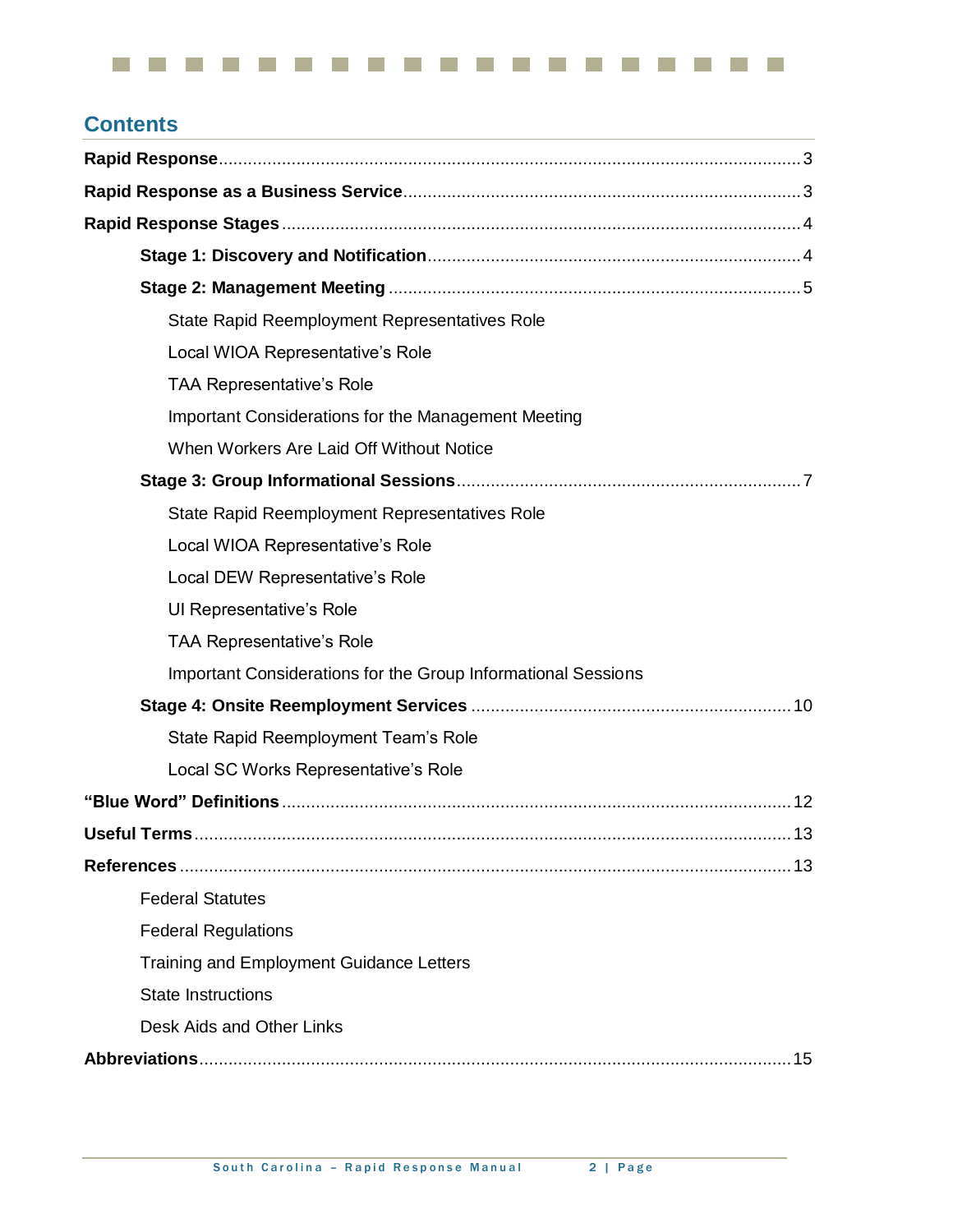## **Rapid Response**

This required activity is funded by the U.S. Department of Labor with the goal of enabling affected workers to return to work as quickly as possible following a layoff. The *SC Rapid Reemployment Team* identifies and responds to downsizing and closures that impact South Carolina workers.

To ensure high-quality, consistent, and timely services, the following strategies are used:

- Strategic planning, data gathering, and analysis
- Convening and brokering networks and partners
- **Providing solutions for businesses in transition**
- **Delivering information and reemployment services to affected workers**

## **Rapid Response as a Business Service**

Rapid Response services are utilized in various stages within the Business Cycle, not just during the contraction or downsizing phase. While a company may be expanding, relocation of jobs will create a need for Rapid Response assistance.

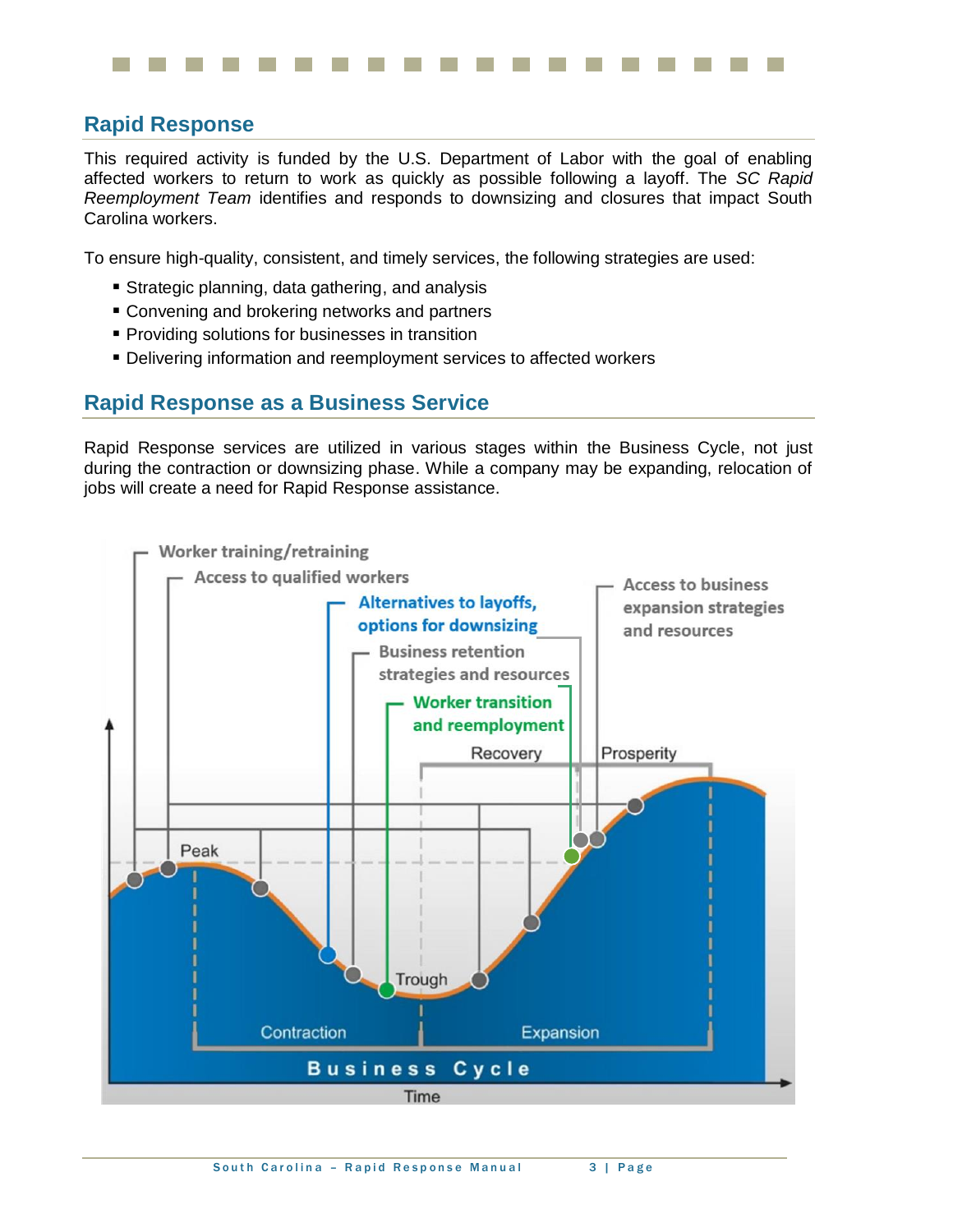Rapid Response plays a valuable and on-going role across the business cycle, supporting businesses when they are:

- **Expanding** Growth of a business' product and service offerings.
- **Downsizing** Intentional reduction in the size of a workforce.
- **Merging** Voluntary joining of two firms on roughly equal terms into one new legal entity.
- **Relocating** Change in the physical location of a business.
- **Reorganizing** Restructuring of a firm's operations, to include consolidation.
- **Closing** Termination of activity at a facility.

#### **Rapid Response Stages**

Discovery and Notification • Management Meeting • Informational Sessions • Onsite Services

# **STAGE 1 Discover y and Notification**

The State Rapid Reemployment Team is notified of a potential layoff or closure in multiple ways:

- Direct notification from the company
- News and online resources
- Local staff notification

When local staff become aware of a possible layoff, closure, downsizing, etc., local staff shares this information with the State Rapid Reemployment Team via email at  $RR@dev.sc.gov$  with the following information:

- **Company Name**
- Company point of contact
- Relevant information

Local staff are often the first to be notified of workforce transitions. To allow the maximum amount of time for the development and implementation of aversion and reemployment strategies, **it is critical that SC Works staff quickly notify the State Rapid Reemployment Team of any actual or suspected layoff events**. Early notification is the first step in ensuring the delivery of high quality services to employers and workers experiencing a layoff.

Once the State Rapid Reemployment Team receives notification of a potential layoff or closure, the team assesses the situation by: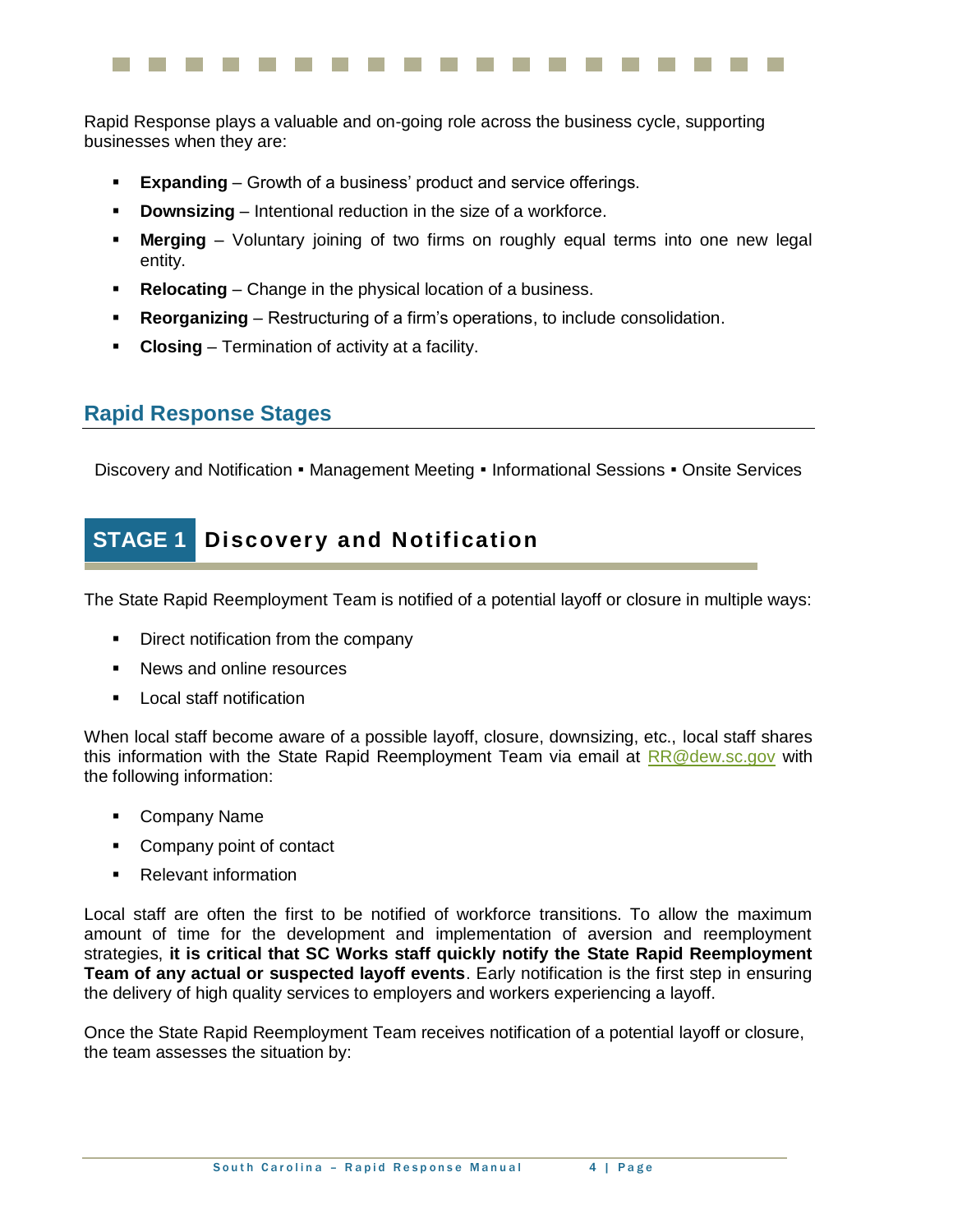- Gathering information/facts, preparing materials, and identifying potential tactics for layoff aversion, and
- Analyzing industry and occupational trends to identify whether the business and impacted workers will need short-term or more sustainable services.

When a Worker Adjustment and Retraining Notification or WARN Notification is received, the Department of Employment and Workforce (DEW) Special Initiatives Administrative Assistant files the notice and sends a copy to the following:

- Assistant Executive Director of Workforce Operations
- Director of Business and Economic Development
- Rapid Reemployment Manager

After confirming that a layoff is anticipated, the State Rapid Reemployment Team starts the Company Information Report in addition to an Event Summary Report.

# **STAGE 2 Management Meeting**

At an initial meeting, circumstances for the anticipated layoff are discussed along with the demographics of affected workers. Descriptions of informational sessions and services are provided to the employer.

Management Meeting Teams are generally comprised of the following:

- State Rapid Reemployment Manager or assigned state team representative
- Local Workforce and Innovation Opportunity Act (WIOA) Representative
- Trade Adjustment Assistance (TAA) Representative (if applicable)

*Additional team members are copied on the Management Meeting email, but only attend when asked to by the Rapid Reemployment Manager.*

Management Meeting email invites are sent to the following:

- **EXEC** Local Workforce Development Administrator
- **DEW Regional Manager**
- DEW Area Director
- Local Business Services Lead
- **ReadySC Representative**
- SC Department of Commerce, Existing Industry Manager
- **DEW Assistant Executive Director of Workforce Operations**
- DEW Director of Business and Economic Development
- DEW Director of Workforce Programs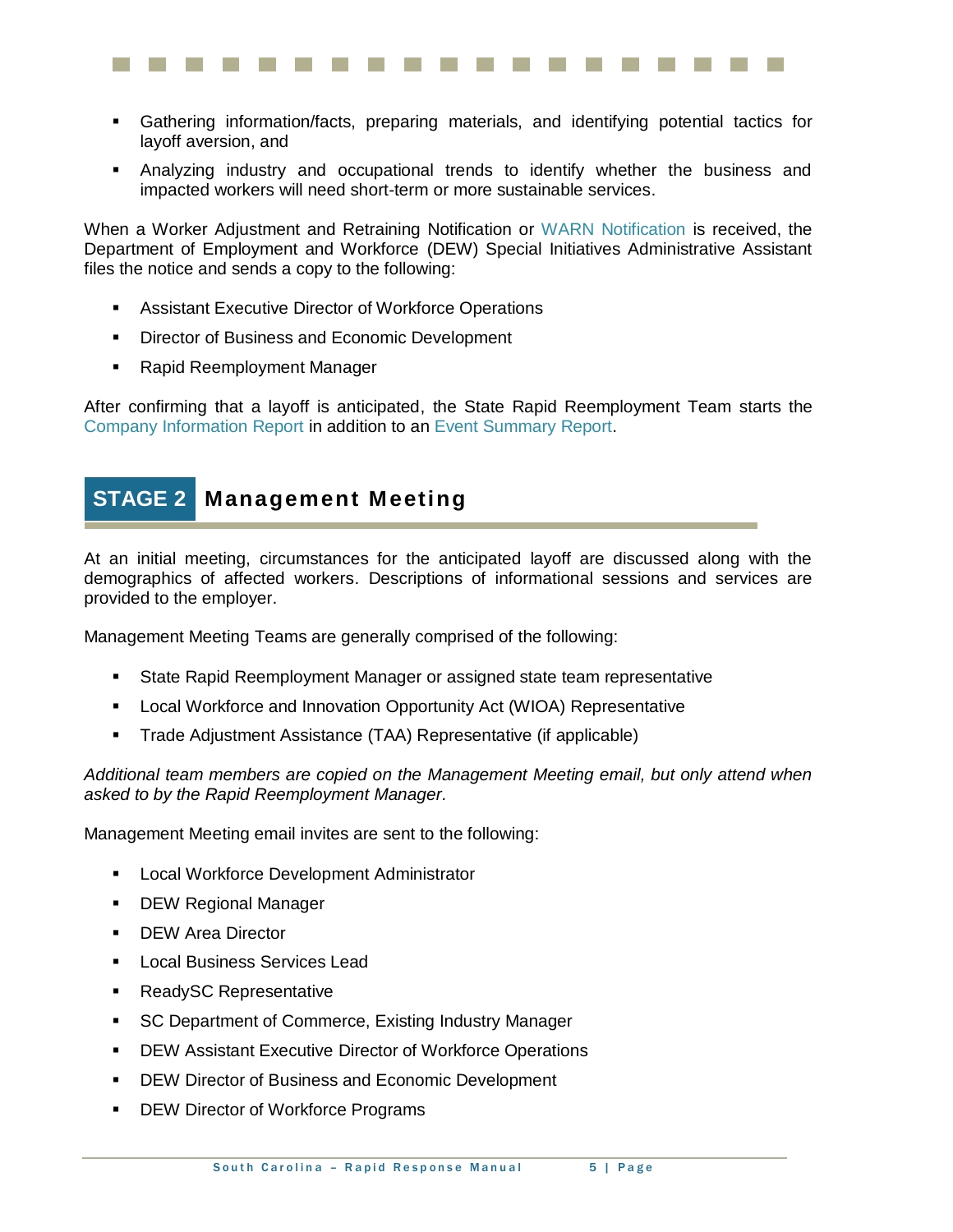- 
- DEW Workforce Support Manager
- TAA Program Manager, when appropriate

#### **State Rapid Reemployment Representative's Role:**

- **Inquire about the cause of the layoff/closure; when possible, discuss aversion strategies**
- Obtain the layoff schedule, employee demographic data, and list of affected positions
- Discuss Incumbent Worker Training (IWT) grants (when applicable)
- Discuss reemployment needs and barriers of the impacted workers
- Gather information on existing services the employer has coordinated for their employees
- Advocate for the Rapid Reemployment Group Informational Sessions and Onsite **Services**
- Identify if there is a need for special accommodations, including interpreter services, for Group Informational Sessions
- **Create the Event Summary Report**
- **Complete the Company Information Report**
- Document meetings in SC Works Online Services (SCWOS) by uploading the Company Information Report and entering the appropriate activity code
- **Request a Federal ID Number through DEW IT Service Center**
- Track the event in SCWOS using the Federal ID Number

The employer is entered as a "marketing lead" if an account for the employer does not already exist. When entering a Management Meeting into SCWOS, the code E15 is used when meeting on-site, while code E28 is used when the meeting is not conducted on-site (e.g., by phone).

If Group Information Sessions or onsite services will not be offered to the affected workers, the State Rapid Reemployment representative will offer to bring "Your Next Step Forward" brochures for the employer to hand out. These brochures are maintained and made available through the DEW Business and Economic Development Office.

When it is discovered that **special accommodations are needed, including interpreter services**, contact Business and Economic Development for more information.

If any affected **employees are represented by a union**, contact Business and Economic Development for more information.

When notified by an authorized company official that **employees reside outside of South Carolina**, representatives from the affected counties of residence are contacted by the State Rapid Reemployment Team.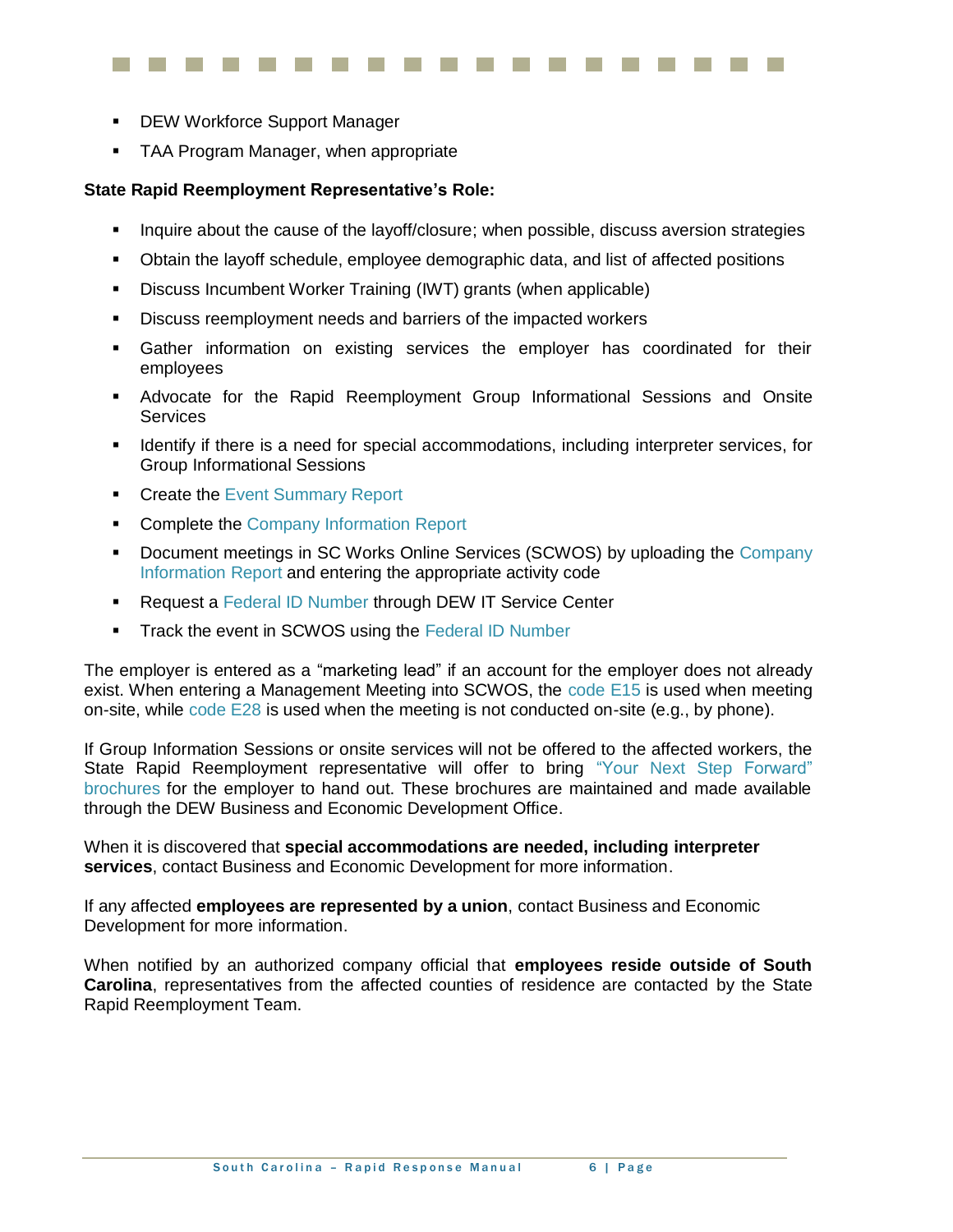#### **Local WIOA Representative's Role:**

- Describe types of reemployment services and training options available
- Discuss applicable job fairs and hiring events and the option to organize one for the company (on or offsite)

#### **TAA Representative's Role:**

- Provide an overview of benefits under TAA
- **Discuss petition filing or petition status, whichever is applicable**

#### **Important Considerations for the Management Meeting**

Coordinate additional invitations to this meeting through the State Rapid Reemployment representative as this will need approval from the company. Unless company requests otherwise, meetings should not exceed one hour*.*

Team members should arrive **at least** fifteen (15) minutes prior to the scheduled time to discuss and strategize the specific issues that need to be addressed. Members should **enter the building as a team**, signifying a united approach. Location is provided by the State Rapid Reemployment representative.

Team members should be prepared and know their audience by studying the Company Information Report*.* This report captures important company and worker demographic data such as:

- **Specifics of the layoff/closure event;**
- **Trade petition status;**
- Workers' skills, wages, military active duty status, and residency; and
- Benefits the employer will provide after layoff.

#### **When Workers Are Laid Off Without Notice**

Regardless of the size of the layoff/closure or whether the workers are laid off without notice, the State Rapid Reemployment Team will reach out to the company to obtain worker demographic information and determine if the event is trade-impacted. Any information received will be provided to local staff for coordination of Group Informational Sessions.

# **STAGE 3 Group Informational Sessions**

The purpose of the employee Group Informational Session is to inform impacted workers of available reemployment services and prepare them for job search activity prior to their anticipated layoff. State Rapid Reemployment representatives will facilitate Group Informational Sessions when invited by a company, regardless of the number of impacted workers. If this is not made available at the company site, the State Rapid Reemployment representative will work with local SC Works staff to provide sessions offsite.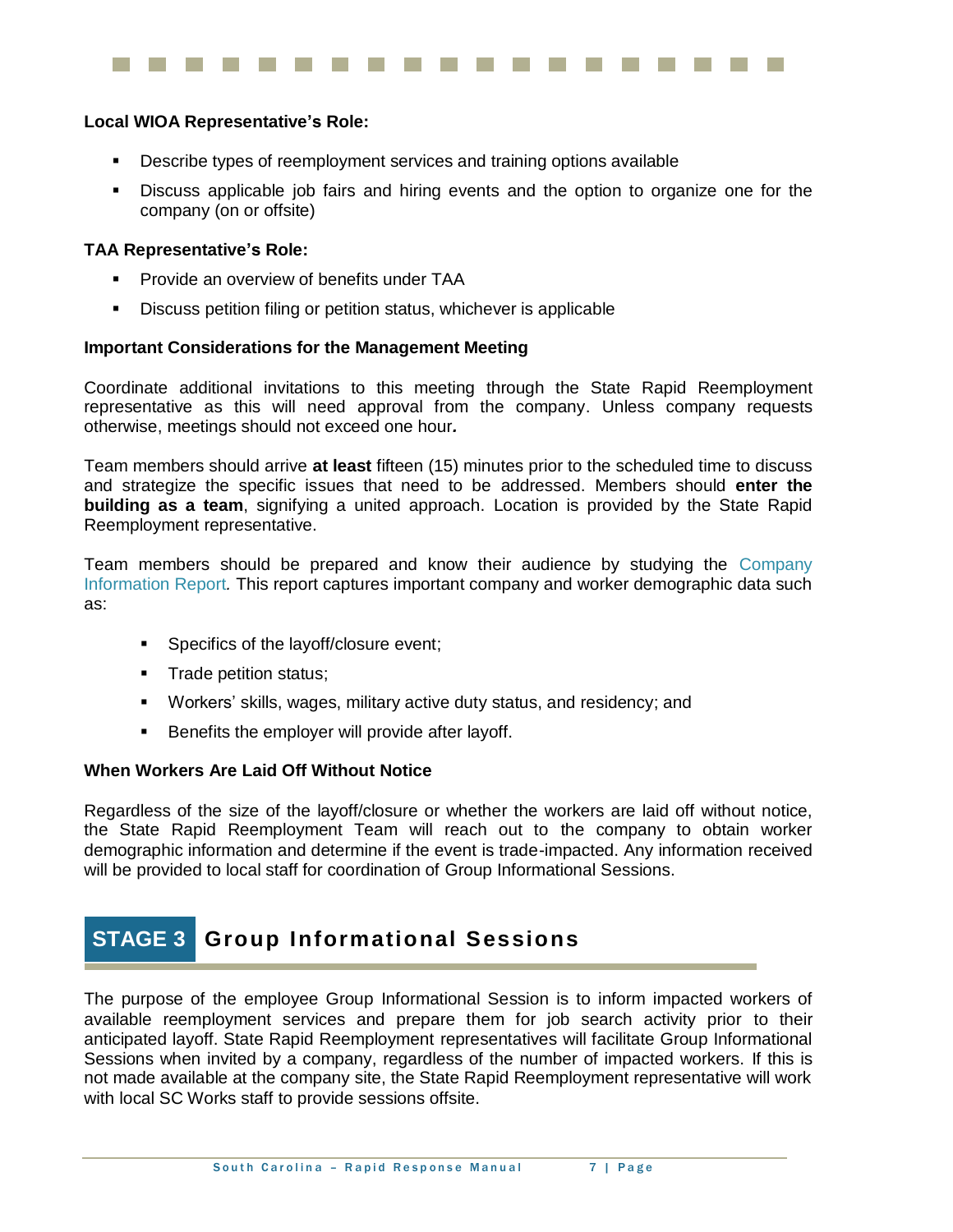Teams are generally comprised of and will present in the following order:

- **State Rapid Reemployment Representative**
- **Local WIOA Representative**
- **-** Local DEW Representative
- **Unemployment Insurance (UI) Representative**
- TAA Representative (if applicable)

*Additional team members are included based on company characteristics, existing relationships, and potential reemployment needs of the workforce.*

#### **State Rapid Reemployment Representative's Role:**

- Prepare and distribute folders that include the "Your Next Step Forward" brochure and handouts created by local staff regarding SC Works locations and upcoming events (e.g., all local WIOA information, WIOA partner schools, in demand certifications or degrees, hiring events and job fairs, area workshop schedules, and relevant job postings, etc.)
- Organize interpreter services when needed
- Introduce the Rapid Reemployment Team members
- **Explain the purpose of the meeting**
- Play Rapid Reemployment Video
- Secure a list of orientation presenters and SC Works staff in attendance
- Acquire a list of the affected workers in attendance or provide sign-in sheet
- Assume responsibilities of any missing team members during presentation
- **Discuss the "Your Next Step Forward" brochure**
- **Provide summary and closing of meeting**
- Document events in SCWOS using code E16

"Your Next Step Forward" brochures are maintained and made available through the DEW Business and Economic Development Office.

If any affected **employees are represented by a union**, contact Business and Economic Development for more information.

The Rapid Reemployment Video is available online at SCWorks.org, and copies are available through the DEW Public Information Office.

When providing an affected worker sign-in sheet, use the approved Rapid Reemployment Team template or greeter.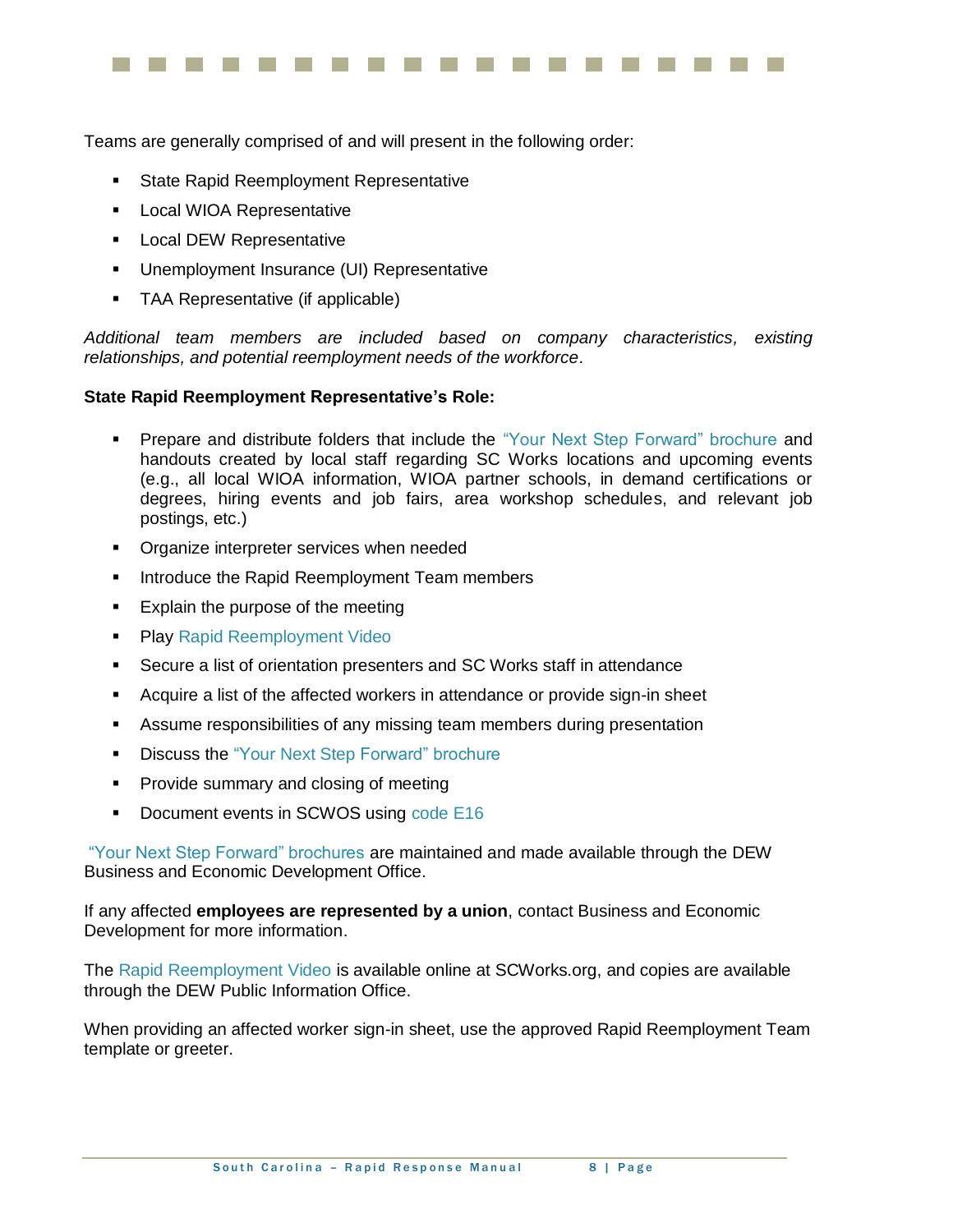When notified by an authorized company official that **employees reside outside of South Carolina**, representatives from the affected counties of residence are contacted by the State Rapid Reemployment Team.

#### **Local WIOA Representative's Role:**

- **Prior to the sessions, submit an electronic list of SC Works locations surrounding the** affected workers, the hours of operations (including any holiday closures), contact information, and a calendar of upcoming events
- Discuss SC Works locations, hours of operation, and contact details
- Discuss calendar of upcoming events
- Discuss training opportunities (e.g., classroom, On-the-Job Training [OJT])

#### **Local DEW Representative's Role:**

- **Provide relevant job openings (who's hiring) in the area**
- **Discuss veteran's assistance**
- Discuss SCWOS
- Explain job search assistance and referrals
- Discuss UI portal registration assistance

#### **UI Representative's Role:**

- Define UI
- Discuss weekly benefit amount and duration
- **Explain UI payments (e.g., debit card or direct deposits)**
- Discuss UI tax
- Discuss eligibility (e.g., able, available, actively searching)
- **Discuss part-time employment and wage reporting**
- **•** Define refusal of suitable employment

*If the Rapid Reemployment Video is not played, UI will review the above. Otherwise, the representative will simply ask for UI-related questions and remain available after the meeting.*

#### **TAA Representative's Role:**

- Distribute *Roadmap to Employment* brochure
- Define TAA
- **Discuss the petition process**
- Review the full complement of benefits under the Trade Act

#### **Important Considerations for the Group Informational Sessions**: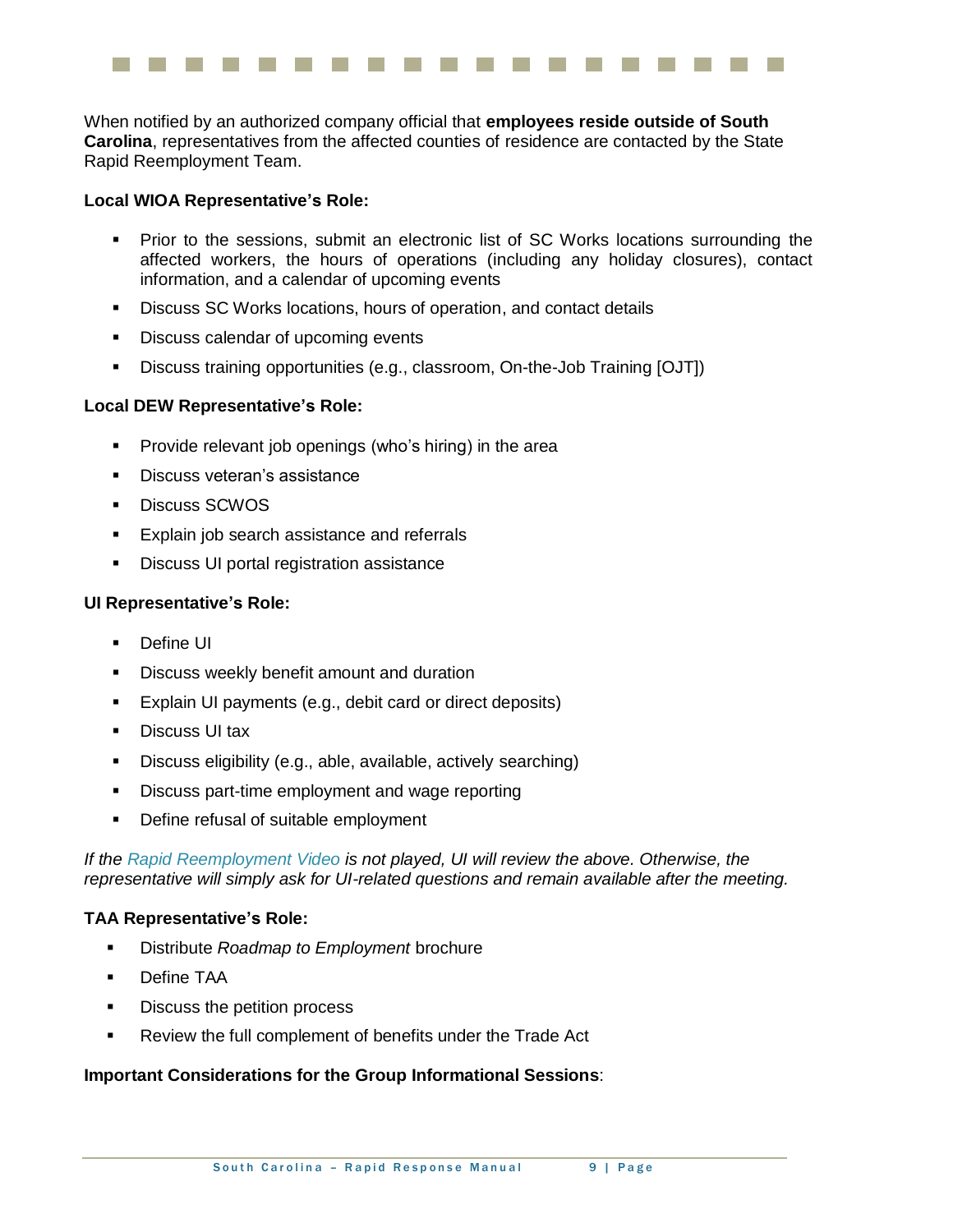Team members should review the *Company Information Report* to understand the reemployment needs of the audience they are presenting to. This report captures important company and employee demographic data such as:

- **Specifics of the layoff/closure event;**
- **Trade petition status;**
- Workers' skills, wages, military active duty status, and residency; and
- **Benefits the employer will provide after layoff.**

If various shifts are affected, each shift may need a separate meeting. Ideally, all group orientations are facilitated on the same day with maximum attendance scheduled for each. However, available meeting space and company production schedules will determine the employee group orientation schedule.

Unless otherwise specified by company management, employee informational sessions should not exceed one hour. (Sessions may exceed one hour when a trade-related situation prompts TAA to also be involved.) The use of the Rapid Reemployment Video will ensure the consistent delivery of information in a user-friendly format and will help structure the meeting.

The employee Group Informational Sessions may be **the first experience some individuals will have** with the SC Works system. You can **make it a positive experience** for them by:

- Arriving 15 minutes early and entering as a team;
- Knowing the specifics of the event;
- Knowing the reemployment barriers of the audience;
- Knowing the subject matter you are presenting;
- Avoiding the use of acronyms, technical titles, and letter titles;
- Engaging your audience as opposed to giving a lecture;
- Repeating questions that are asked; and
- Answering questions only if you know the answer (if you do not know the answer, advise the workers that you will research their questions and get back to a company official with the information to be shared with workers).

# **STAGE 4 Onsite Reemployment Services**

The next step is to provide customized onsite services which address workers' unique needs for reducing unemployment. These services are offered at the discretion of the employer.

Onsite reemployment services can be provided through group workshops, or one-on-one, and typically consist of providing workers assistance with the following:

Resume building and posting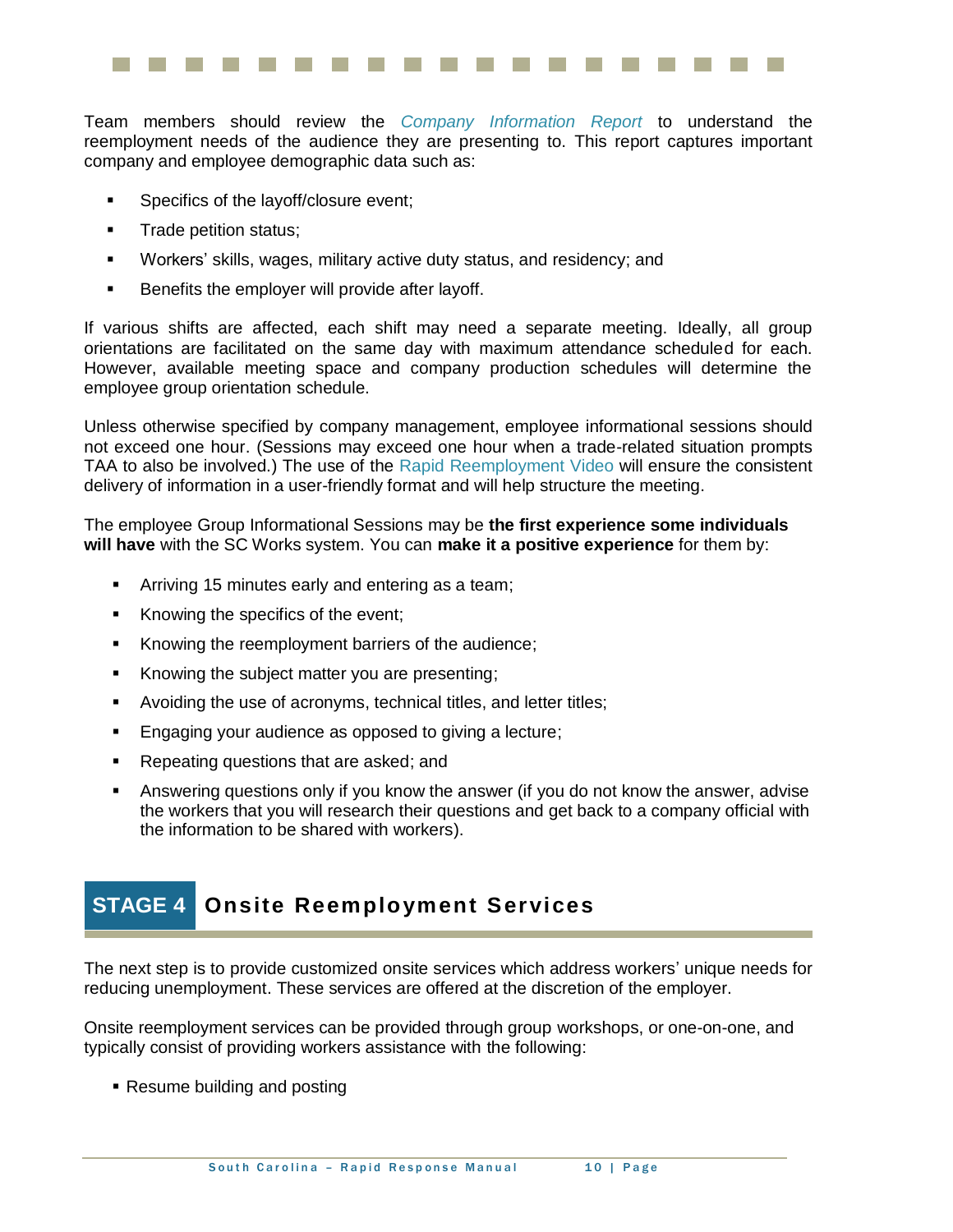- **Interviewing skills**
- **Job searching**
- **SCWOS registration**
- Career and wage information
- **Basic computer literacy**
- **UI** benefits

Job fairs may also be offered and can be held either onsite or offsite.

#### **State Rapid Reemployment Team's Role:**

- If Identify the number of staff needed to provide the services requested
- Bring additional equipment if needed (Career Coach, laptops, Mi-Fi's, etc.)
- **Introduce the Rapid Reemployment Team members**
- Provide an updated Event Report to DEW Business and Economic Development **Director**

The Coordinator will document on-site services in SCWOS using code E24.

When providing an affected worker sign-in sheet, use the approved Rapid Reemployment template or greeter.

#### **Local SC Works Representative's Role:**

- Create position templates for resume assistance
- Assign staff to provide services per company schedule
- Assist workers with resume building, SCWOS and/or UI registration, job search assistance

When providing job seekers services to an individual associated with a Rapid Response event, local SC Works representatives will enter the code 110 in SCWOS.

It's important to keep in mind the impact of these services. Not only do they help soon-to-be displaced workers avoid unemployment, it shows company management that the SC Works system can serve businesses effectively and efficiently. Representatives should be comfortable and competent in building resumes, using SCWOS, and overall customer service skills.

Regardless of where a service is provided (e.g., onsite, in the Career Coach, at a local SC Works Center, etc.), the individuals should be tied to the layoff/closure by using the Federal ID number assigned to that event. This can be found in SCWOS under the company's profile.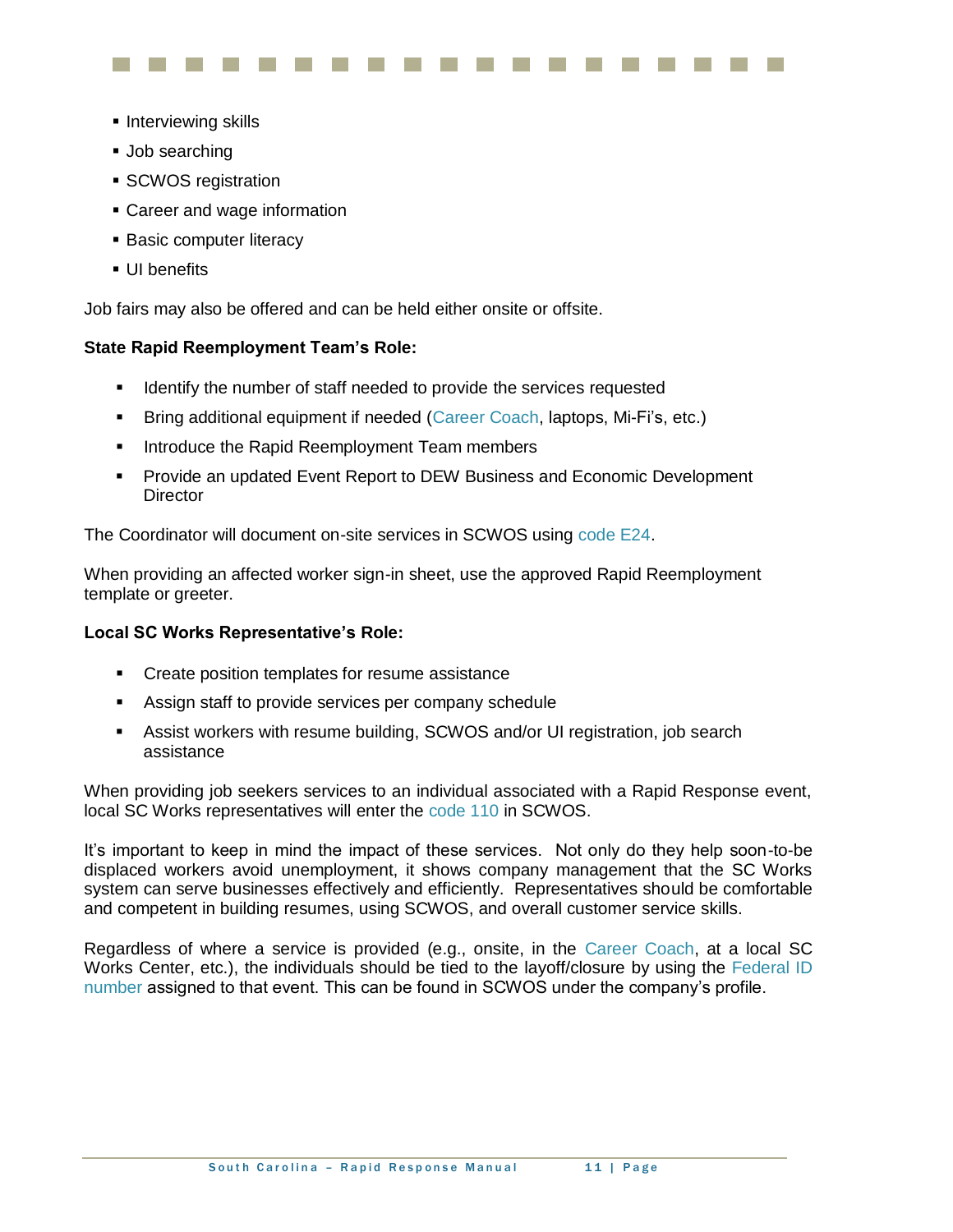#### **"Blue Word" Definitions**

**Career Coach** – The Career Coach is a mobile unit used for rapid reemployment events, during natural disasters, or community events. The unit can be taken anywhere in the state for on the spot access for workers and employers to SC Works services. The Career Coach is ADA compliant.

**Code 110** – Used only by local staff, this code is entered into SCWOS to tie services provided to an individual that is associated with a Rapid Response event. A corresponding case note should include the employer and the projected dislocation date.

**Code E15** – Used only by State Rapid Reemployment staff, this code is entered into SCWOS after an onsite Rapid Response Management Meeting is conducted with an employer.

**Code E16** – Used only by State Rapid Reemployment staff, this code is entered into SCWOS after Rapid Response Group Informational Sessions have been conducted.

**Code E24** – Used only by State Rapid Reemployment staff, this code is entered into SCWOS after Rapid Response Onsite Services are provided to an employer.

**Code E28** – Used only by State Rapid Response staff, this code is entered into SCWOS after a Rapid Response Management Meeting is conducted with an employer, but not onsite (e.g., by phone).

**Company Information Report** – A summary of the company name, contacts, timeline, and demographics of affected workers.

**Event Summary Report** – A collection of information including the history of the company and summary of events associated with the layoff or closure.

**Federal ID Number** – Assigned by DEW IT, this federally-mandated marker, provides a unique number to connect activities and individuals with a specific company's layoff or closure event. This is not the IRS issued Federal Employer Identification Number (FEIN).

**Rapid Reemployment Video** – Capturing key information most relevant and requested by affected workers, this resource provides a summary of programs and services in which they may be eligible.

**Worker Adjustment and Retraining Notification (WARN) Act** –This law requires most employers with 100 or more employees to provide notification 60 calendar days in advance of plant closings and mass layoffs.

**"Your Next Step Forward" Brochure** – A collection of information and resources available to individuals affected by a layoff or closure.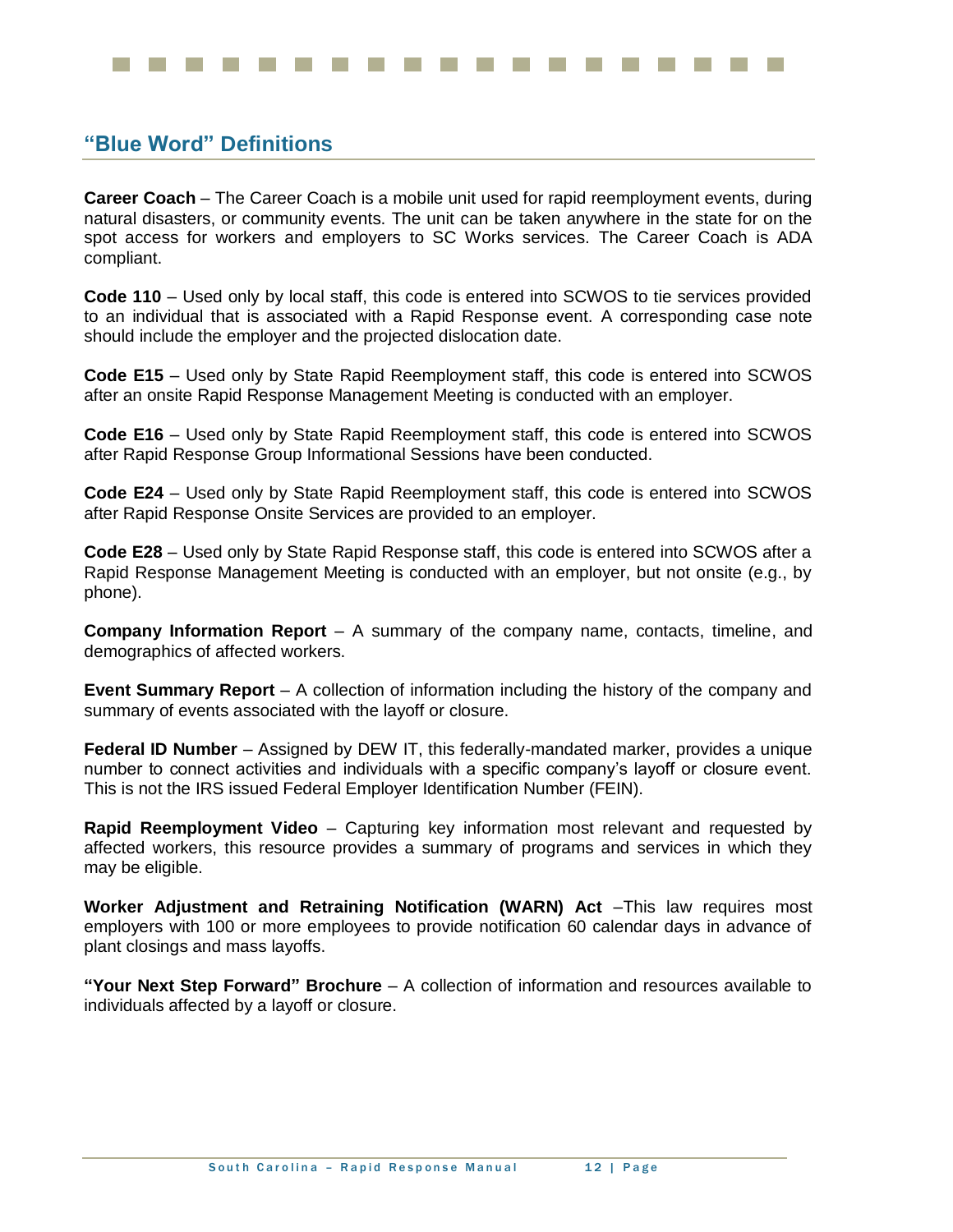### **Useful Terms**

**Layoff Aversion** – Layoff aversion consists of strategies and activities to prevent or minimize the duration of unemployment resulting from layoffs.

**Mass Layoff** or **Mass Job Dislocation** – A layoff that affects fifty or more workers, or a "substantial layoff" as defined by SI 18-08, is considered a mass layoff for rapid response purposes.

**Trade Adjustment Assistance (TAA) Program** – Also called "TAA" or "Trade," the TAA Program seeks to provide workers adversely impacted by foreign trade with opportunities to obtain the skills, credentials, resources, and support necessary to (re)build skills for future jobs.

**Trade Readjustment Allowance (TRA)** – TRA is a form of income support payments made to individuals who have exhausted unemployment compensation and whose jobs were directly affected by foreign imports as determined by a certification of group coverage issued by the US Department of Labor. This is a benefit of TAA and is not a program in itself.

**Worker Adjustment and Retraining Notification (WARN) Act** – The WARN Act requires certain employers to provide 60 days advance notice of certain events such as plant closures or mass layoffs to affected workers, employee representatives, the State Rapid Reemployment Team, and appropriate units of local government.

**Workforce Innovation and Opportunity Act** – WIOA is a federal program administered in SC by DEW. The program serves two objectives: addressing the training, education, and employment needs of individuals and developing a skilled workforce that meets the needs of businesses and industry.

#### **References**

#### **Federal Statutes**

[Workforce Innovation and Opportunities Act \(WIOA\)](https://www.govinfo.gov/content/pkg/PLAW-113publ128/pdf/PLAW-113publ128.pdf)

- WIOA §3(15) Dislocated Worker Definition
- WIOA §3(16) Displaced Homemaker Definition
- WIOA §3(51) Rapid Response Activity Definition
- WIOA §108(b)(8) Local Plan Requirement
- WIOA §133(a)(2) Governor Funding Allocation Requirement
- WIOA §134(a) Rapid Response Funding Requirements
- WIOA §134(d) Rapid Response as a Permissible Local Activity
- WIOA  $§168(a)(1)(B)$ ,  $(b)(2)$  Training as Technical Assistance

[Worker Adjustment and Retraining Notification \(WARN\) Act](https://www.govinfo.gov/content/pkg/USCODE-2017-title29/pdf/USCODE-2017-title29-chap23.pdf)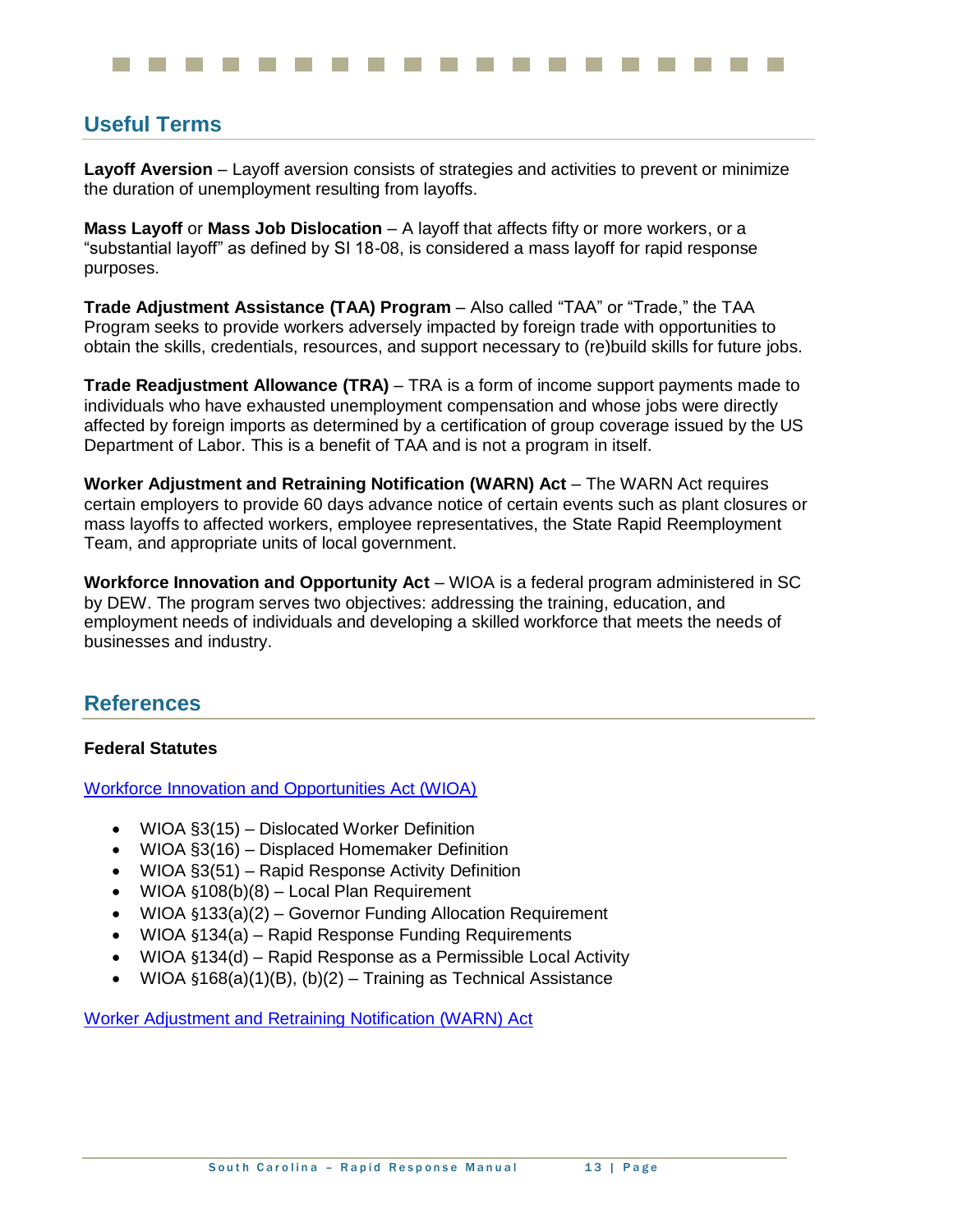#### **Federal Regulations**

#### [20 CFR Part 639 WORKER ADJUSTMENT AND RETRAINING NOTIFICATION](https://www.govinfo.gov/content/pkg/CFR-2018-title20-vol3/pdf/CFR-2018-title20-vol3-part639.pdf)

- 639.1 Purpose and scope.
- 639.2 What does WARN require?
- 639.3 Definitions.
- 639.4 Who must give notice?
- 639.5 When must notice be given?
- 639.6 Who must receive notice?
- 639.7 What must the notice contain?
- 639.8 How is the notice served?
- 639.9 When may notice be given less than 60 days in advance?
- 639.10 When may notice be extended?

#### 20 CFR Part 682, Subpart C – [RAPID RESPONSE ACTIVITIES](https://www.govinfo.gov/content/pkg/CFR-2018-title20-vol4/pdf/CFR-2018-title20-vol4-part682-subpartC.pdf)

- 682.300 What is rapid response, and what is its purpose?
- 682.302 Under what circumstances must rapid response services be delivered?
- 682.305 How does the Department define the term "mass layoff" for the purposes of rapid response?
- 682.310 Who is responsible for carrying out rapid response activities?
- 682.320 What is layoff aversion, and what are appropriate layoff aversion strategies and activities?
- 682.330 What rapid response activities are required?
- 682.340 May other activities be undertaken as part of rapid response?
- 682.350 What is meant by "provision of additional assistance" in the Workforce Innovation and Opportunity Act?
- 682.360 What rapid response, layoff aversion, or other information will States be required to report to the Employment and Training Administration?
- 682.370 What are the statewide activities for which rapid response funds remaining unobligated after the first program year for which the funds were allotted may be used by the State?

#### **Training and Employment Guidance Letters (TEGLs)**

TEGL 26-14: Workforce Innovation and Opportunity Act Transition Authority for Flexible U [TEGL 19-16:](https://wdr.doleta.gov/directives/corr_doc.cfm?DOCN=3851) Guidance on Services provided through the Adult and Dislocated Worker Programs under the Workforce Innovation and Opportunity Act (WIOA) and the Wagner-Peyser Act Employment Service (ES), as amended by title III of WIOA, and for Implementation of the WIOA Final Rules

#### **State Instructions (SIs)**

[SI 17-01, Change 1:](https://www.scworks.org/media/17_ET_Instruction/ET_Instruction_17-01_Change_1.pdf) Required Employer Registration in SCWOS [SI 18-08:](https://www.scworks.org/media/18_ET_Instruction/EA_Instruction_18-08.pdf) Definition of "Substantial Layoff"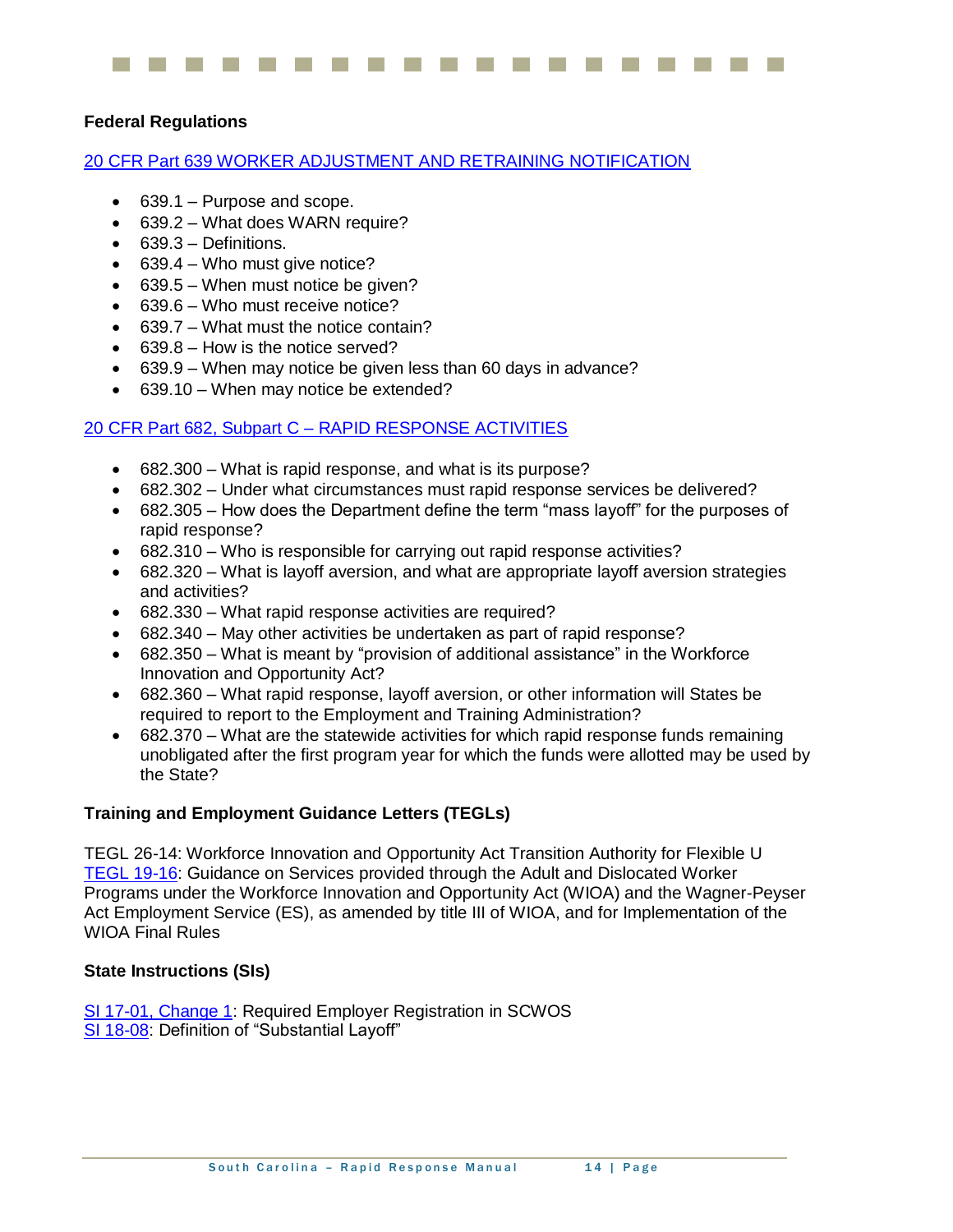**The Contract**  $\mathbb{R}^n$  $\sim 10$  $\overline{\phantom{a}}$  $\mathcal{L}^{\text{max}}$  $\mathcal{L}(\mathcal{A})$ **The Contract of State**  $\mathcal{L}^{\text{max}}$ **Tale**  $\mathcal{L}^{\mathcal{A}}$  $\mathbb{R}^n$  $\mathcal{L}^{\mathcal{A}}$  $\mathcal{L}(\mathcal{A})$ **Tara** t e s **Contract** a s

#### **Desk Aids and Other Links**

[Rapid Response for Employers](https://www.doleta.gov/layoff/employers.cfm) [Rapid Response Fact Sheet](https://ion.workforcegps.org/resources/2018/04/13/18/47/Rapid-Response-Fact-Sheet) [Rapid Response for Laid Off Workers](https://www.doleta.gov/layoff/workers.cfm) [State Instructions](https://www.scworks.org/docs2.asp) [Staff Online Resources](https://jobs.scworks.org/vosnet/staffresources.aspx) [Trade Adjustment Assistance for Workers](https://www.doleta.gov/tradeact/) [Worker Adjustment and Retraining Notification \(WARN\) Act](https://www.dol.gov/general/topic/termination/plantclosings)

## **Abbreviations**

| ADA          | Americans with Disabilities Act of 1990          |
|--------------|--------------------------------------------------|
| ADAAA        | ADA Amendments Act of 2008                       |
| <b>AEFLA</b> | Adult Education and Family Literacy Act          |
| <b>CEO</b>   | <b>Chief Elected Official</b>                    |
| <b>DEW</b>   | Department of Employment and Workforce           |
| DOL          | Department of Labor                              |
| <b>DVOP</b>  | Disabled Veterans Outreach Program               |
| <b>DW</b>    | <b>Dislocated Worker</b>                         |
| EO           | Equal Opportunity or Office of Equal Opportunity |
| <b>ESE</b>   | <b>Effectiveness in Serving Employers</b>        |
| ESL          | English as a Second Language                     |
| <b>ETA</b>   | <b>Employment and Training Administration</b>    |
| <b>ETPL</b>  | Eligible Training Provider List                  |
| <b>FEIN</b>  | Federal Employer Identification Number           |
| <b>GED</b>   | <b>General Educational Development</b>           |
| <b>IEP</b>   | Individual Employment Plan                       |
| <b>ITA</b>   | Individual Training Account                      |
| <b>IWT</b>   | Incumbent Worker Training                        |
| LMI          | Labor Market Information                         |
| <b>LVER</b>  | Local Veterans Employment Representative         |
| <b>LWDA</b>  | Local Workforce Development Area                 |
| <b>LWDB</b>  | Local Workforce Development Board                |
| <b>OJT</b>   | On-the-Job Training                              |
| <b>PY</b>    | Program Year                                     |
| <b>SBA</b>   | <b>Small Business Association</b>                |
| <b>SCWOS</b> | <b>SC Works Online Services</b>                  |
| <b>SNAP</b>  | Supplemental Nutrition Assistance Program        |
| <b>SWDB</b>  | State Workforce Development Board                |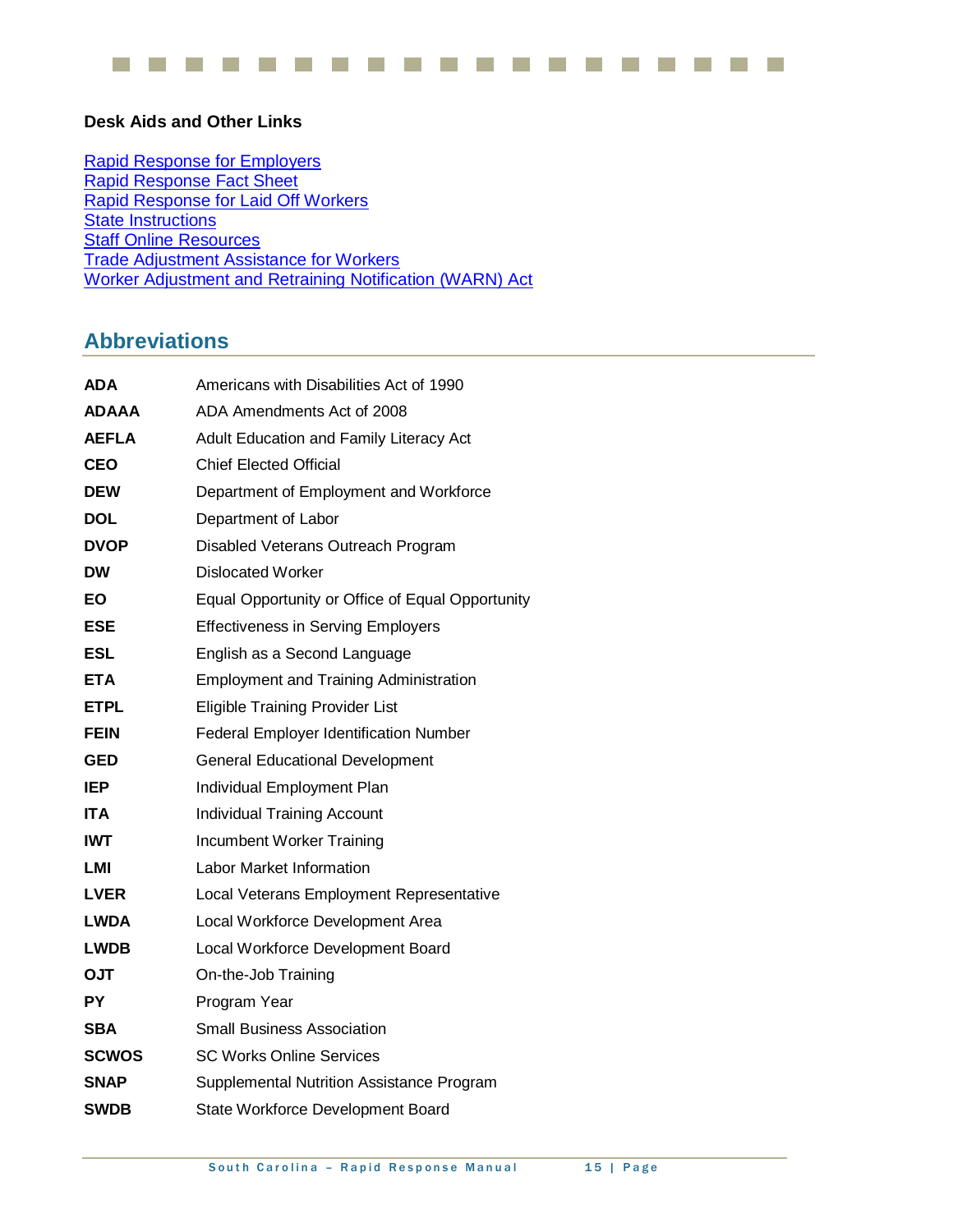| <b>TAA</b>  | <b>Trade Adjustment Assistance</b>               |
|-------------|--------------------------------------------------|
| <b>TANF</b> | <b>Temporary Assistance for Needy Families</b>   |
| <b>TEGL</b> | Training and Employment Guidance Letter          |
| <b>TEN</b>  | <b>Training and Employment Notice</b>            |
| <b>TRA</b>  | <b>Trade Readjustment Allowance</b>              |
| UI          | Unemployment Insurance                           |
| <b>UIPL</b> | Unemployment Insurance Program Letter            |
| <b>VR</b>   | Vocational Rehabilitation                        |
| <b>WARN</b> | Worker Adjustment and Retraining Notification    |
| <b>WED</b>  | Workforce and Economic Development               |
| <b>WIOA</b> | Workforce Innovation and Opportunity Act of 2014 |
| <b>WOTC</b> | <b>Work Opportunity Tax Credit</b>               |
| <b>WP</b>   | Wagner-Peyser Act of 1933                        |
|             |                                                  |

. . . . . . . . . . . . . . . . . . .